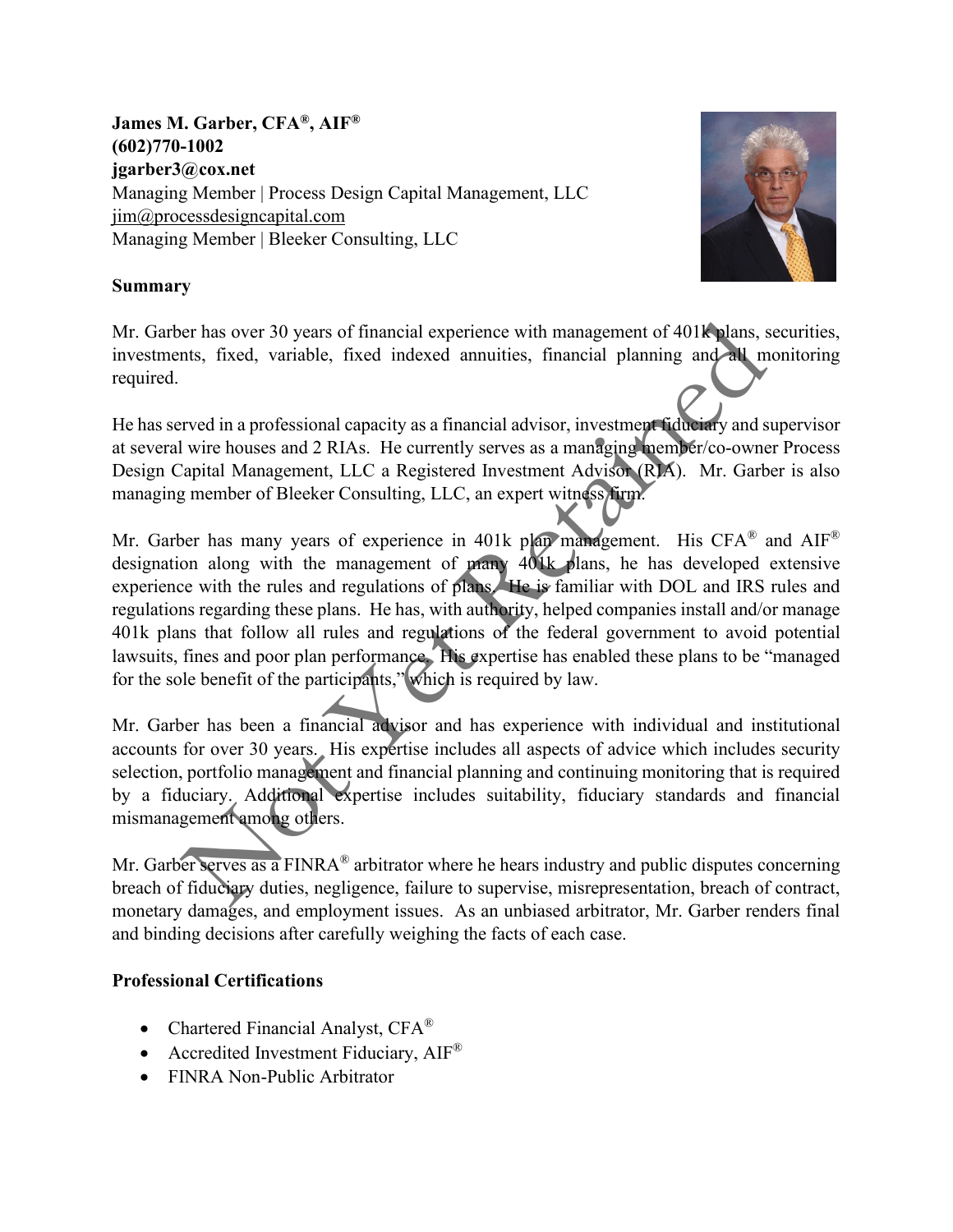#### **Professional Experience**

- 2019-PRESENT
	- o Owner Bleeker Consulting, a Expert Witness consulting firm
- February 2014-PRESENT
	- o Co-Owner Co-Chief Investment Officer, Process Design Capital Management, LLC. a Registered Investment Advisor
- July 2012-February 2014
- o Co-Chief Investment Officer at Vora Wealth Management, LLC, a Registered Investment Advisor 19 2012-February 2014<br>
Co-Chief Investment Officer at Vora Wealth Management, LLCCC<br>
Investment Advisor<br>
Investment Advisor<br>
September 1995-July 2012<br>
First Vice President-Investments, Wells Fargo Advises<br>
Prudential Secur
- November 1995-July 2012
	- o First Vice President-Investments, Wells Fargo Advisors, Prudential Securities. Prudential Securities was acquired by Wells Fargo in 2003
- September 1993-November 1995 o First Vice President, Rauscher, Pierce, Refsnes
- September 1988-September 1993 o First Vice President, Kidder Peabody
- June 1986-March 1987 o Registered Representative EF Hutton
- December 1980-April 1984
	- o Registered Representative Paine Webber

## **Industry Examinations & Licenses**

- Series 65 Uniform Investment Adviser Law Examination
- Series 63 Uniform Securities Agent State Law Examination
- Series 31 Futures Managed Funds Examination\*
- Series 7 General Securities Representative Examination\*
- Series 5 Interest Rate Options Examination\*
- Arizona Commerce Department Resident Insurance Producer: Life and Health and Annuities\*

\* No longer registered or affiliated with FINRA, Registered Representative or insurance licensed.

## **Education**

• B.A. Economics, University of Minnesota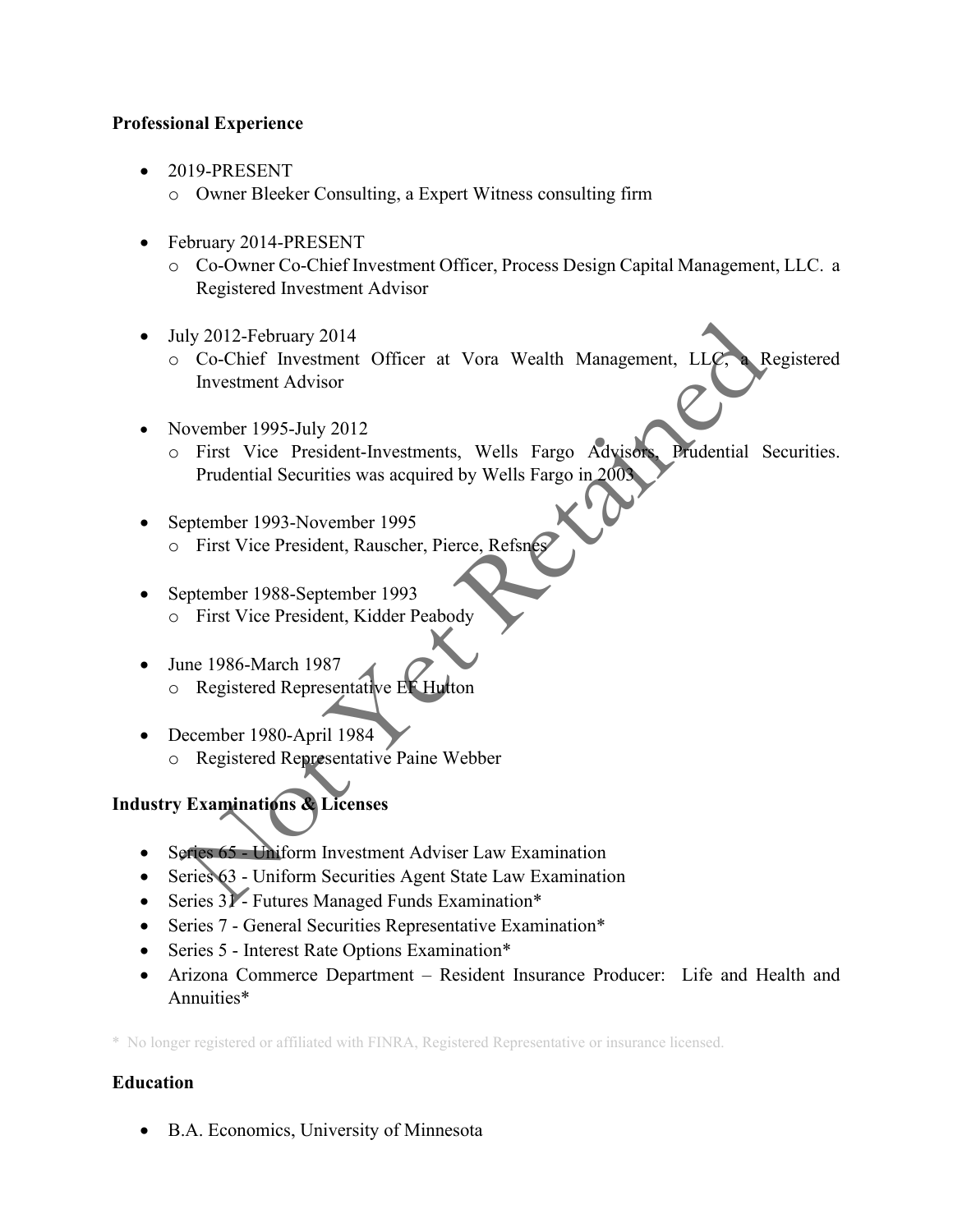• Chartered Financial Analyst, CFA®-CFA Institute

#### **Public Appearances and Publications**

- Daily one hour radio show on KFNN 1510 AM in Phoenix 2003-2011
- Numerous podcasts available on the internet and on our website [www.processdesigncapital.com](http://www.processdesigncapital.com/)
- Numerous articles and posts on our website and LinkedIn
- Given many seminars on investments

#### **Areas of Expertise**

- Annuities Fixed, Fixed Index and Variable
- Breach of Fiduciary Duty
- Broker-Dealer & Registered Representative Sanctions
- Broker & Investment Adviser Fraud
- Churning/Excessive Trading
- Investment Management Damages
- Out of Pocket Damages
- Compliance Obligations for RIAs & Broker-Dealers
- Due Diligence
- Ethical Considerations
- Exchange Traded Funds (ETFs) & Mutual Funds
- Failure to Supervise
- Fiduciary Standard of Care & Responsibility
- Financial Exploitation of Seniors and Vulnerable Adults
- Fixed income Corporate Debt, Mortgage Bonds & U.S. Gov't Treasuries meriods anterest and postal on our website and Eminetari<br>
iven many seminars on investments<br>
Expertise<br>
roker-Dealer & Registered Representative Sanctions<br>
roker-Dealer & Registered Representative Sanctions<br>
roker-Dealer &
- Leveraged and Inverse ETFs
- Margin Investing
- Misrepresentation
- Negligence
- Non-traded REITS
- Omission of Facts
- Options Equity & Index
- Securities Fraud
- Structured Investments
- Suitability FINRA Rules 2090 & 2111
- Target Date Funds
- 401k Mismanagement